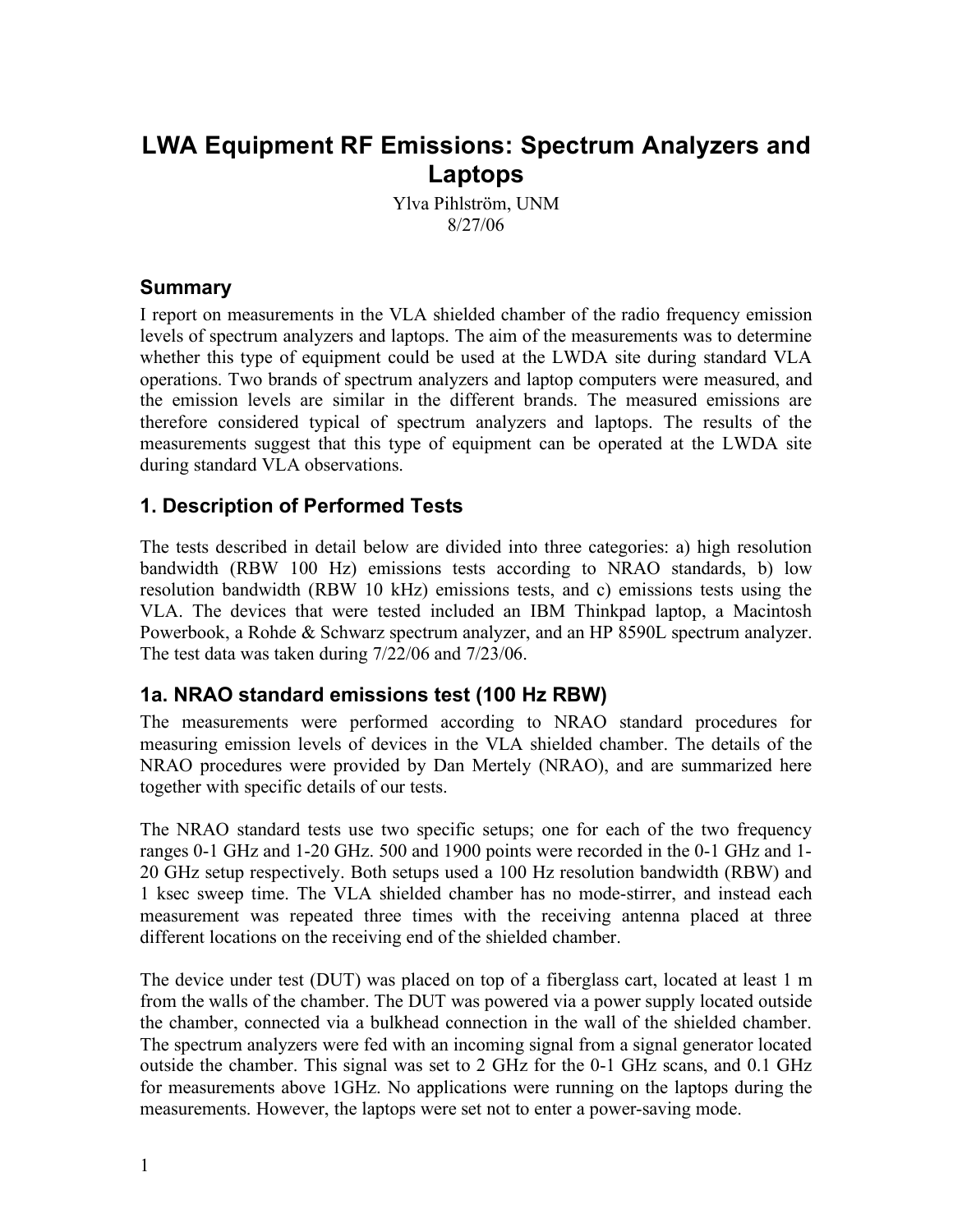The receiving antenna was a broadband disc-cone antenna, which was placed at three different positions on the receiving end of the shielded chamber. The antenna was connected via a bulkhead connection in the wall to a HP 71210C spectrum analyzer, located outside the shielded chamber. Data taken from the spectrum analyzer were stored on a desktop computer. The HP 71210C pre-amplifier was switched off during the 0-1 GHz tests, and switched on during the 1-20 GHz tests. At all times, the peak hold mode was used on the spectrum analyzer.

The data analysis also follows NRAO standard procedures: For each spectral point the peak power of the three measurements is used. This ensures a worst-case scenario for the emission levels. This measured power is corrected for chamber insertion loss, a 300 m space loss to the nearest VLA antenna (CW7) and the shielding provided by the LWDA equipment shelter. The tested equipment will be operated inside this shelter, which provides a minimum of 30 dB shielding (Pihlström, Mertely & Aguilera 2006). The shielded chamber insertion losses have been measured by NRAO and were provided to us by Dan Mertely. After those corrections, we have the estimated resulting power incident at the nearest EVLA antenna. This value is compared to the allowed incident power determined from EVLA detrimental power flux densities (Perley 2002), assuming the RF will enter via a side lobe with 0 dBi gain.

Figure 1-4 show the results from the 0-1 and 1-20 GHz tests for the four devices respectively. With the narrow RBW and relatively few recorded points, the actual frequency coverage is coarse. Under the assumption that RFI is coarsely distributed and narrow banded, these results indicate that the emission levels will fall below the EVLA detrimental levels.

### **1b. Low resolution bandwidth measurements**

In Sect. 1a, the underlying assumption is that RFI spikes are narrow and isolated across the band. Emissions from equipment such as laptops and spectrum analyzers might deviate from this assumption, additional measurements using 10 kHz RBW were therefore performed. A 10 kHz RBW corresponds better to the spectral resolutions used in the calculations of the EVLA detrimental levels (Perley 2002). Three frequency ranges were scanned, each with 2000 points: 1-3 GHz, 3-5 GHz and 0-1 GHz (sweep times 60, 60 and 120 sec respectively). The remaining test setup and the data analysis were identical to what is described in Sect. 1a.

Figures 5-8 display the results of these tests. An offset in the data can be seen at 1 GHz, which most likely is due to the fact there does not exist complete chamber calibration data (for every antenna at every frequency). Clearly, there is additional emission at frequencies not covered by the high RBW tests described in Sect. 1a. This suggest that the emission spectrum is not dominated by a few, isolated RFI spikes, but rather by a number of more densely packed spikes. The 10 kHz RBW used in this test setup is comparable to the 1 km/s spectral resolution used to calculate the EVLA detrimental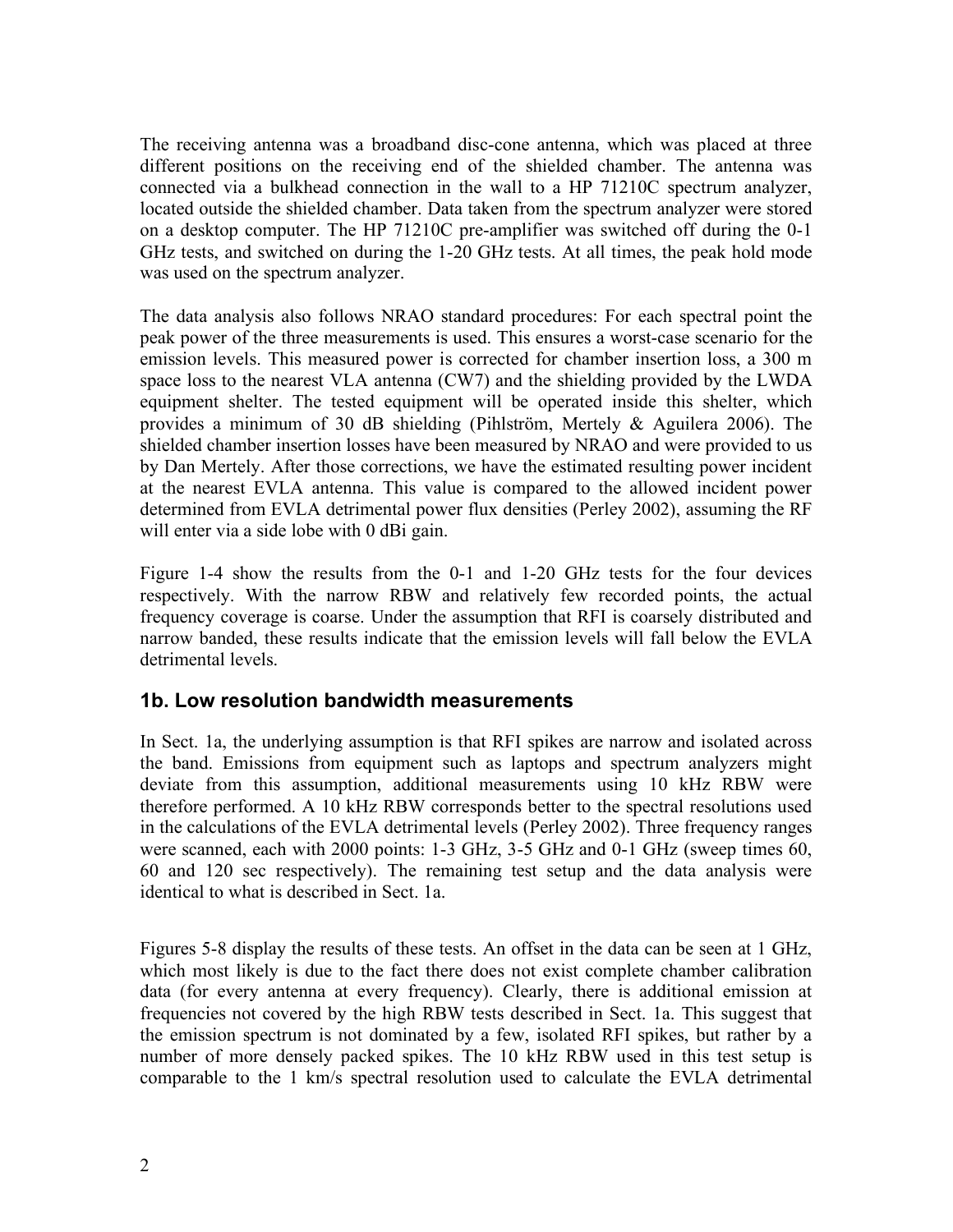levels (Perley 2002). Therefore, additional required shielding levels of the order of 15dB are implied.

# **1c. VLA observations**

During VLA P-band and 4-band observations, NRAO require equipment such as PCs, laptops and spectrum analyzers to be turned off. During the night of 07/24/06, VLA observations was conducted by the PI Aaron Cohen, who is also associated with LWA. With the PI's permission, we used 20 minutes of the VLA P-band observations to see if RFI could be seen when we had our Sigmon RFI monitoring system up and running. The major components of this system are a spectrum analyzer and a laptop running control software. The system was run with the LWDA shelter door closed for 7 minutes, and then with the door open for 7 minutes. Even though the P-band observations do not fully correspond to the detrimental levels estimated for the VLA, it is comforting from Fig. 9 to see that no RFI from our RFI monitoring system could be detected even with the door to the shelter open.

# **2. Results and Conclusions**

By following RFI measurement procedures suggested by NRAO, the data presented here show that laptops and spectrum analyzers do not generate RFI above the EVLA detrimental levels. This assumes operations within the LWDA shelter, and a space loss of 300 m to the nearest VLA antenna.

Additional measurements, performed with setup parameters more directly comparable to the assumptions made for calculating EVLA detrimental levels, indicate that an additional shielding of about 15 dB may be desirable. In this context, it should be pointed out that the 30 dB shielding assumed by the LWDA shelter are lower limit and on average the shelter shields 40 dB. Moreover, most VLA antennas are located on distances larger than 300 m from the LWDA shelter, thus having more shielding due to space loss.

At present NRAO does enforce any rules regarding operating laptops or spectrum analyzers at the VLA site. An exception is the request to switch off such equipment during P-band and 4-band observations. With our measurements we have shown that operating laptops and spectrum analyzers inside the LWDA shelter will, in the worst case, produce a few spikes  $\sim$ 15 dB above the EVLA detrimental levels at the W14 antenna. At most times we expect no harmful effects at all.

Given that this decision is supported by NRAO, these tests suggest that testing can be started at the LWDA site on a daily basis. Exceptions to this will be a) in the case of VLA P- and 4-band observations, and b) if NRAO will enforce general rules of operating laptops and similar equipment on the VLA site. If additional shielding will be requested in order to account for emission peaks that might occur at levels above the detrimental levels (Figs. 5-8), we should consider additional shielding of laptops and spectrum analyzers by placing them in boxes perhaps padded with carbon loaded foam.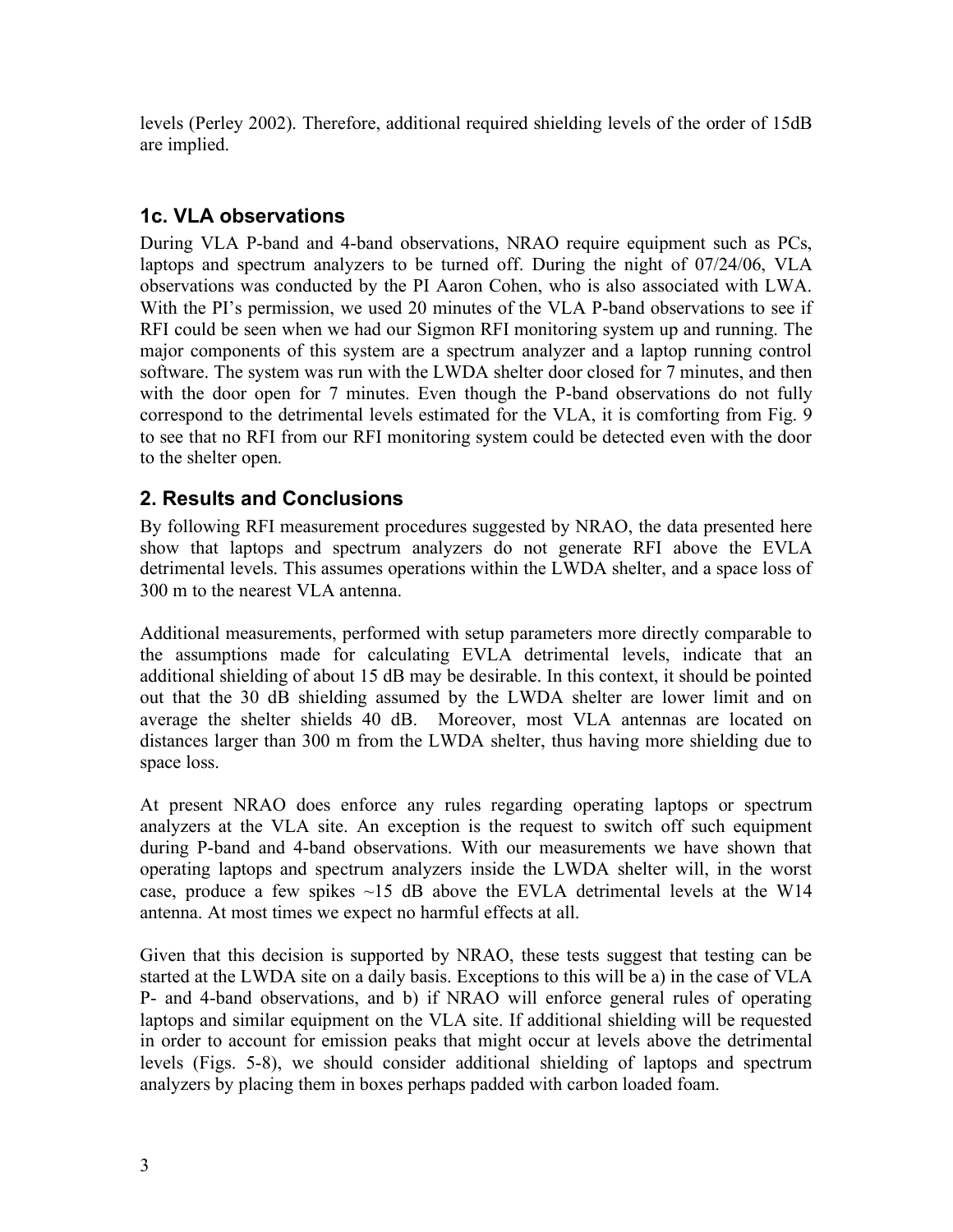



**Figure 1:** Emission levels of the IBM Thinkpad laptop in the 0-20 GHz range (100 Hz RBW). The solid, red line shows the EVLA detrimental levels.



**Figure 2:** Emission levels of the Macintosh Powerbook in the 0-20 GHz range (100 Hz RBW). The solid, red line shows the EVLA detrimental levels.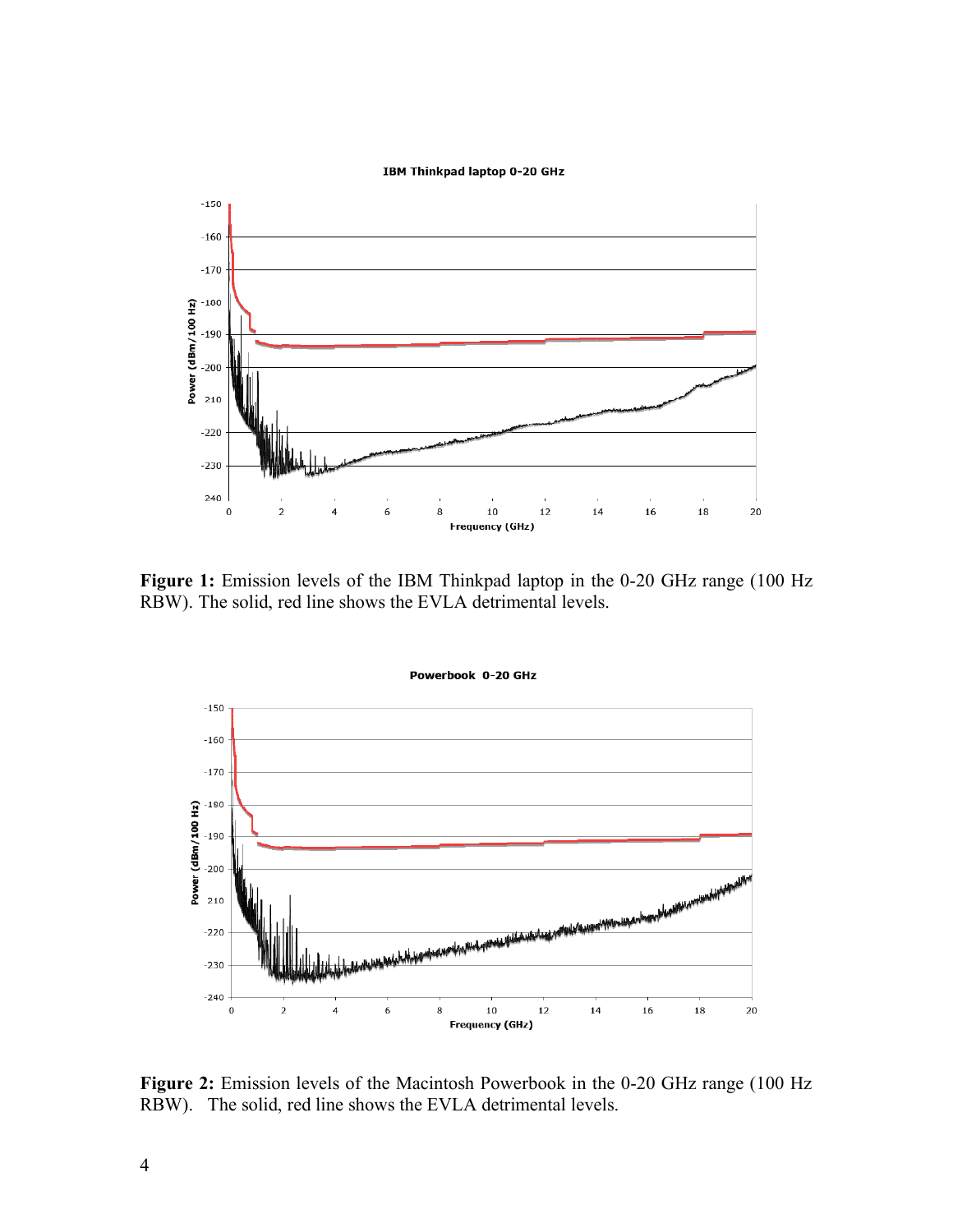#### Rohde & Swartz Spectrum Analyzer 0-20 GHz



**Figure 3**: Emission levels of the Rohde & Schwarz spectrum analyzer in the 0-20 GHz range (100 Hz RBW). The solid, red line shows the EVLA detrimental levels.



HP Spectrum Analyzer 0-20 GHz

**Figure 4:** Emission levels of the HP spectrum analyzer in the 0-20 GHz range (100 Hz RBW). The solid, red line shows the EVLA detrimental levels.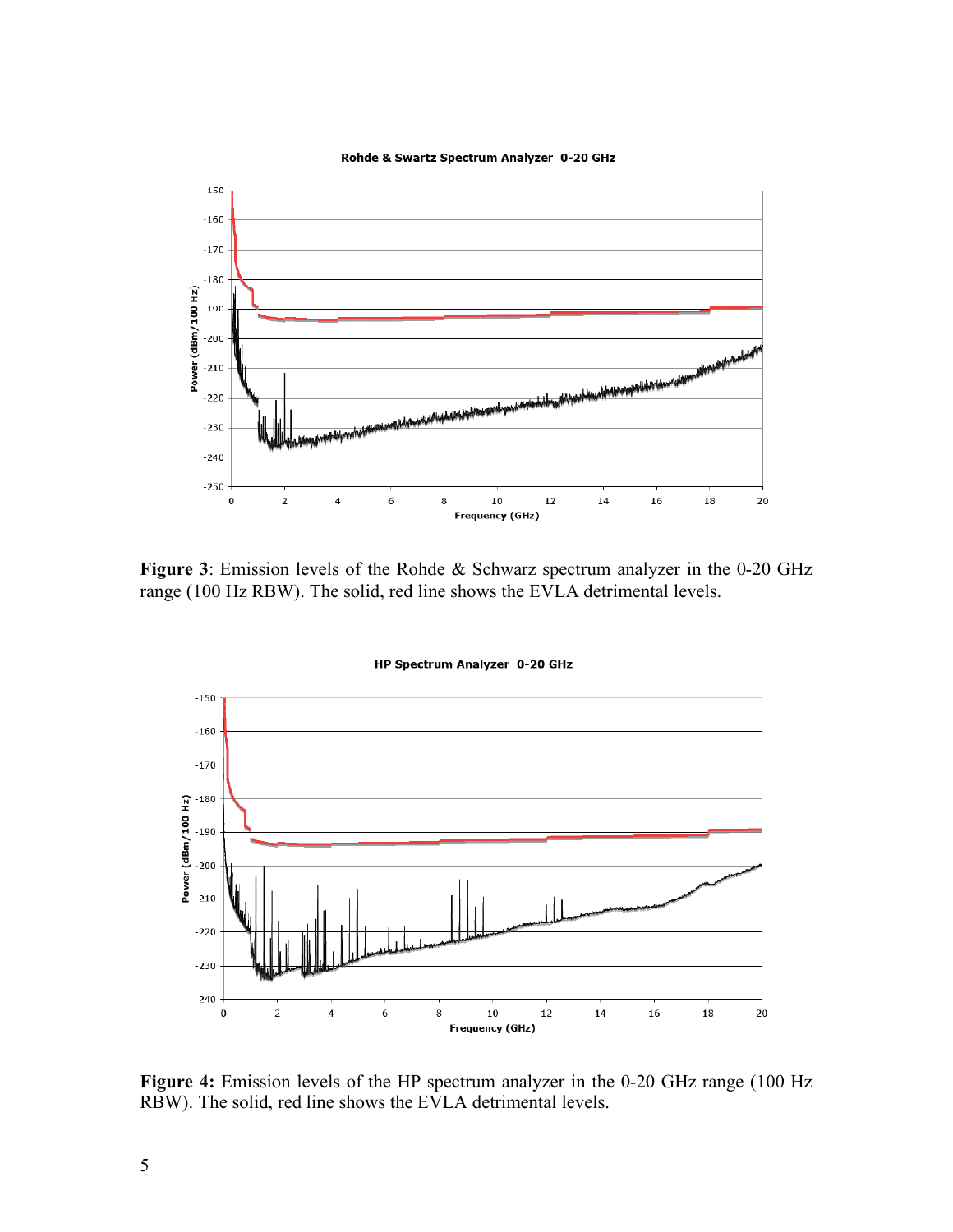#### **IBM Thinkpad laptop 0-5 GHz**



**Figure 5:** Emission levels of the IBM Thinkpad laptop in the 0-5 GHz range (10 kHz RBW). The solid, red line shows the EVLA detrimental levels.



**Figure 6:** Emission levels of the Macintosh Powerbook in the 0-5 GHz range (10 kHz RBW). The solid, red line shows the EVLA detrimental levels.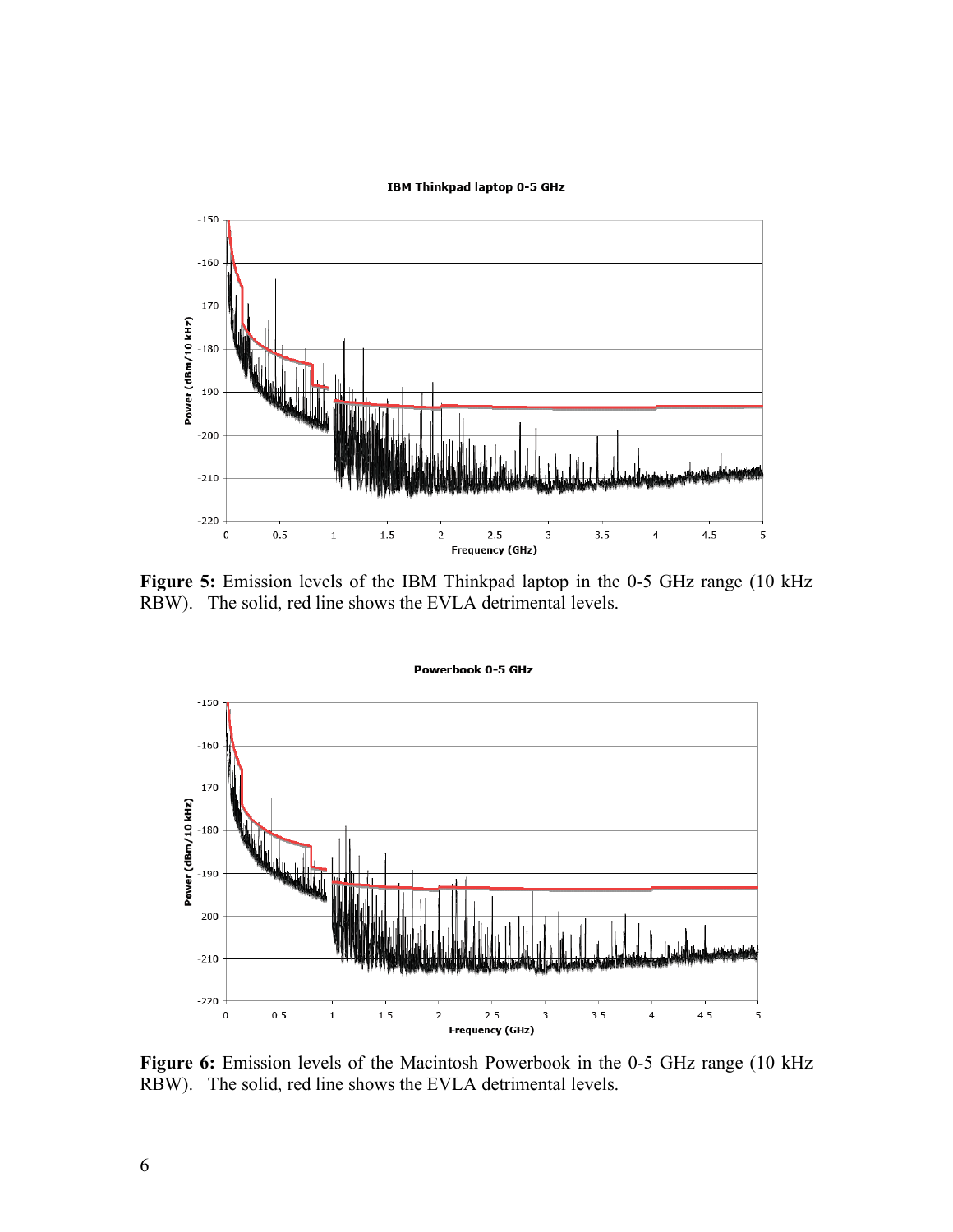#### Rohde & Swartz Spectrum Analyzer 0-5 GHz



**Figure 7:** Emission levels of the Rohde & Schwarz spectrum analyzer in the 0-5 GHz range (10 kHz RBW). The solid, red line shows the EVLA detrimental levels.



**HP Spectrum Analyzer 0-5 GHz** 

**Figure 8:** Emission levels of the HP spectrum analyzer in the 0-5 GHz range (10 kHz RBW). The solid, red line shows the EVLA detrimental levels.